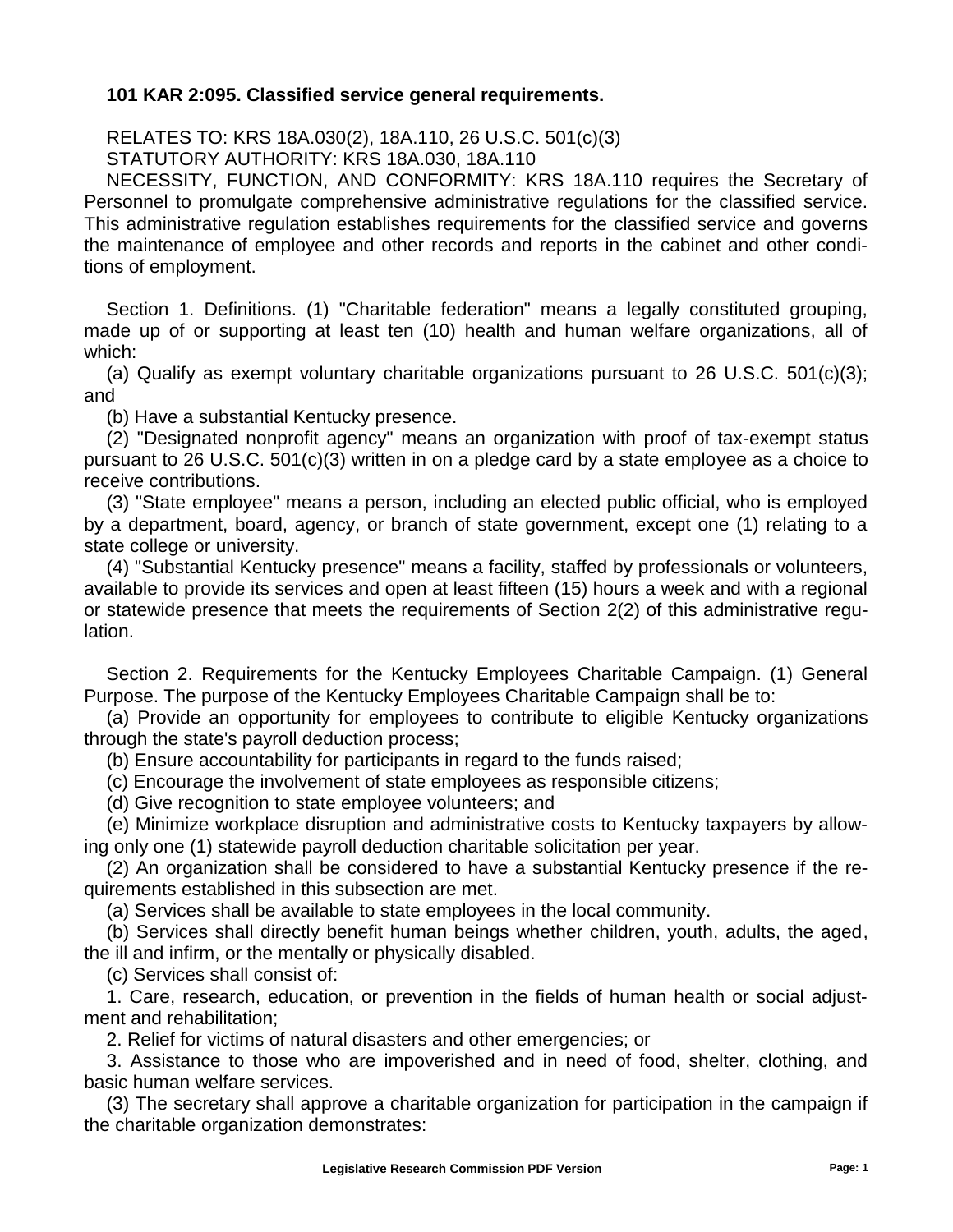(a) Proof of tax exempt status pursuant to 26 U.S.C. 501(c)(3);

(b) Proof of current registration and compliance with the reporting requirements of the Secretary of State and the Office of the Attorney General;

(c) Proof of financial responsibility, including:

1. Adoption of a detailed annual budget;

2. Use of generally accepted accounting principles and procedures;

3. The board of directors' approval for deviations from the approved budget; and

4. An annual financial audit;

(d) Proof of direction by an active volunteer board of directors, which shall meet regularly and whose members shall serve without compensation;

(e) A written nondiscrimination policy;

(f) Public disclosure of fundraising administrative costs with a statement demonstrating that, if fund and administrative expenses are in excess of twenty-five (25) percent of total support and revenue, actual expenses for those purposes are reasonable under all the circumstances in its case; and

(g) Publication of an annual report available to the general public, which includes a full description of the organization's Kentucky activities including fundraising activities.

(4) A charitable federation may apply on behalf of all their member organizations if both the federation and all federation members meet the criteria established in subsection (3) of this section.

(5) Authority of the Secretary of Personnel.

(a) The Secretary of Personnel shall have the full authority over the procedures and policies relating to the operation of the Kentucky Employees Charitable Campaign.

(b) The secretary shall designate a group of state employees to compose the Kentucky Employees Charitable Campaign Committee to make recommendations on related matters.

(c) The committee shall be composed of a cross-section of state employees, involving the large cabinets and small agencies.

(d) The chair of the committee shall be appointed by the secretary.

(6) Functions of the committee. The committee shall make recommendations on the following:

(a) Designation of a campaign administrator.

1. The campaign administrator shall serve for a minimum period of two (2) years.

2. The campaign administrator shall be charged to manage and administer the charitable fund campaign for the Commonwealth, subject to the direction and control of the Secretary of Personnel. The campaign administrator shall have statewide workplace campaign experience and have the necessary staff and volunteer support to administer the Kentucky Employees Charitable Campaign;

(b) Establishment of minimum amount, based on cost effectiveness, that an employee may authorize to be deducted for each approved charitable federation;

(c) The format of the brochure, pledge card, or other promotional materials for the annual campaign;

(d) The dates and duration of the campaign;

(e) The annual campaign budget submitted by the campaign administrator; and

(f) The costs of the campaign, which shall be:

1. Detailed in the budget; and

2. Borne by each recipient organization proportionally.

(7) Charitable federations to apply for statewide campaign.

(a) A federation desiring inclusion shall apply by February 15 of each year.

(b) A federation that has previously participated in the campaign shall update its application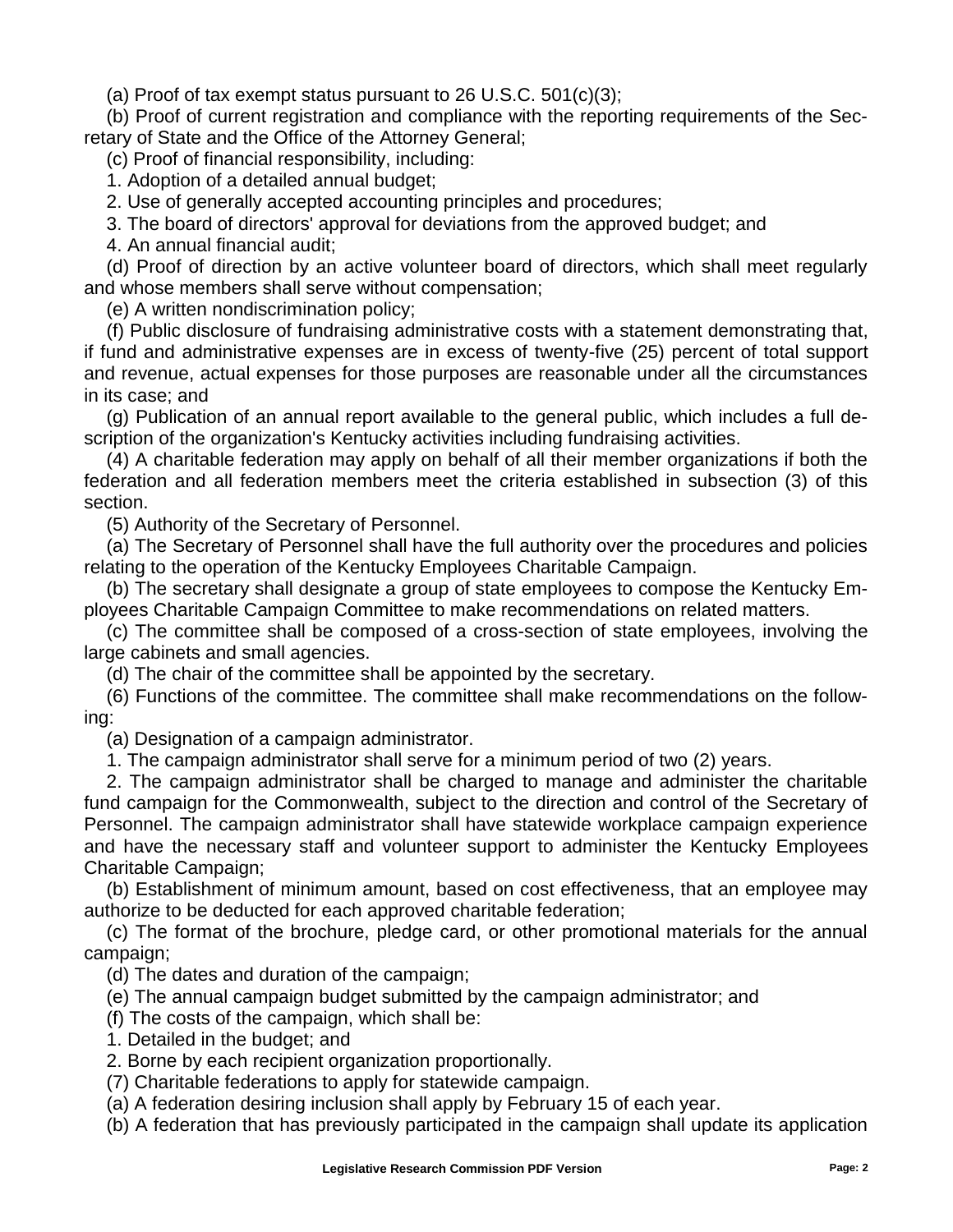with a letter and a copy of the most recent year's audit.

(c) A charitable organization that has previously participated in the campaign shall be eligible if it fulfills all conditions of eligibility.

(8) The campaign administrator. The campaign administrator shall:

(a) Provide staffing to manage and administer the annual campaign, which includes preparing drafts of campaign materials for consideration by the Secretary of Personnel;

(b) Serve as the central accounting point for both campaign cash and for payroll deductions received from the Personnel Cabinet including:

1. The preparation and submission of an annual campaign budget. Costs of the campaign shall be divided among recipient organizations; and

2. A separate account maintained for managing the income and expenses of the campaign;

(c) Distribute campaign funds received from the Personnel Cabinet to participating organizations in accordance with agreed upon time periods. This shall include distribution of funds to designated nonprofit agencies;

(d) Provide an end-of-campaign report to the Secretary of Personnel and to participating organizations; and

(e) Annually furnish a financial statement prepared by a certified public accountant.

Section 3. Attendance; Hours of Work. (1) The number of hours a full-time employee shall be required to work shall be thirty-seven and one-half (37 1/2) hours per week or forty (40) hours per week, unless specified otherwise by the appointing authority or the statutes.

(2) The normal work day shall be from:

(a) 8 a.m. to 4:30 p.m., local time, Monday through Friday, for a thirty-seven and one-half (37 1/2) hour work schedule; or

(b) 8 a.m. to 5 p.m., local time, Monday through Friday, for a forty (40) hour work schedule.

(3) An appointing authority may require an employee to work hours and days other than regular days and hours, including an overtime or inclement weather schedule if it is in the best interest of the agency.

(4) An employee who works for an agency that requires more than one (1) shift or seven (7) days a week operation may be reassigned from one (1) shift to another or from one (1) post to another or alternate days off by the agency to meet staffing requirements or to maintain security or provide essential services of the agency.

(5) An employee shall give reasonable notice in advance of absence from a work station.

Section 4. Work Station and Temporary Assignment. (1) Each employee shall be assigned a work station by the appointing authority.

(2) A work station may be changed to better meet the needs of the agency.

(3) An employee may be temporarily assigned to a different work station in a different county. The assignment shall be to the same job classification.

(a) If an employee is temporarily assigned to a different work station in a different county, the assignment shall not last more than sixty (60) calendar days.

(b) Temporary assignment may be renewed with prior approval of the Secretary of Personnel.

(c) A temporarily reassigned employee shall be reimbursed for travel expenses in accordance with 200 KAR 2:006, and the appointing authority shall notify the employee in writing prior to the effective date of the action.

(4) An appointing authority may assign an employee to work in a different site within the county of employment within the same job classification.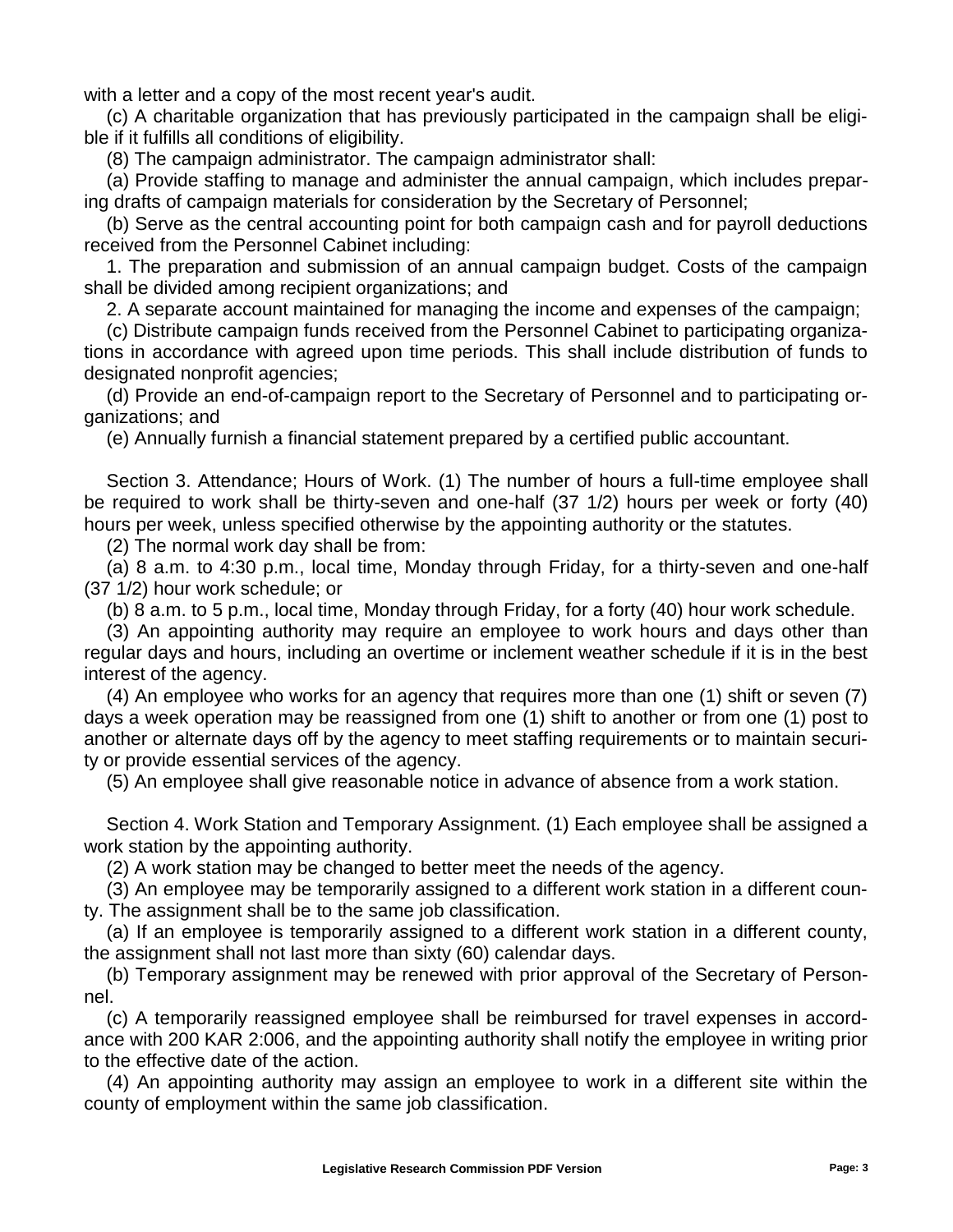Section 5. Dual Employment. An employee holding a full-time position covered under KRS Chapter 18A shall not hold another KRS Chapter 18A position except upon recommendation of the appointing authority and the written approval of the secretary.

Section 6. Notice of Resignation and Retirement. (1) An employee who decides to terminate his or her service shall submit a written resignation or notice of retirement to the appointing authority.

(2) A resignation or notice of retirement shall be submitted at least fourteen (14) calendar days before the final working day. A copy of an employee's notice shall be attached to the separation personnel action and placed in the personnel files maintained by the agency and the Personnel Cabinet.

(3) Failure of an employee to give fourteen (14) calendar days' notice may result in forfeiture of accrued annual leave, based on:

(a) If the fourteen (14) day deadline was:

1. Practicable under the circumstances;

2. Appropriate for the situation; and

3. Complied with; or

(b) If the appointing authority and the employee have agreed that the employee shall retain the leave.

(4) The effective date of a separation shall be the next calendar day following the last work day unless the employee has been approved for the use of annual, compensatory, or sick leave prior to termination.

Section 7. Records and Reports. (1) An appointing authority shall provide a request to the Personnel Cabinet for a personnel action or status change.

(a) The Secretary of the Personnel Cabinet shall determine which personnel actions warrant a Personnel Action Notification to the employee, in accordance with KRS 18A.020 and 18A.095.

(b) The secretary shall provide a Personnel Action Notification to the appointing authority.

(c) The appointing authority shall provide a copy of a Personnel Action Notification to the employee affected by the action.

(2) The secretary shall maintain a leave record showing for each employee:

(a) Annual leave earned, used and unused;

(b) Sick leave earned, used and unused;

(c) Compensatory leave earned, used and unused; and

(d) Special leave or other leave with or without pay.

Section 8. Telecommuting. (1) Telecommuting shall be a work arrangement in which a selected state employee is allowed to perform the normal duties and responsibilities of his or her position through the use of computer or telecommunications at home or another place apart from the employee's usual work station.

(2) An appointing authority may establish a telecommuting program for all or any part of the agency.

(3) Eligibility and selection for participation in a telecommuting program shall be the decision of the agency, with no implied or specific right to participation being granted to an employee.

(4) The telecommuter's conditions of employment shall remain the same as for a nontelecommuting employee.

(a) Employee salary, benefits, and employer-sponsored insurance coverage shall not